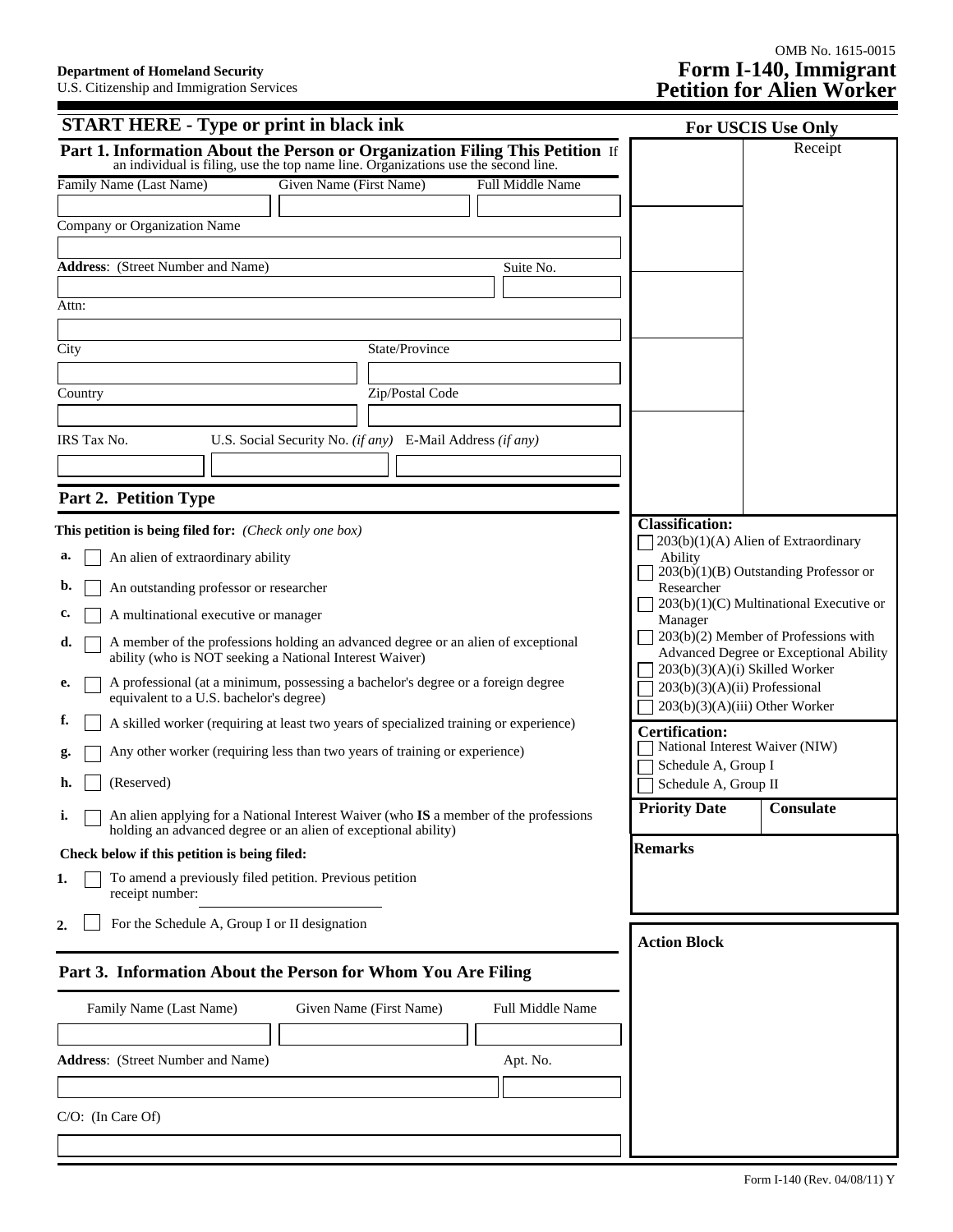| City                    | State/Province                                                                                                                                                                                                                                                                                                                                                                                      |                          |                                           |
|-------------------------|-----------------------------------------------------------------------------------------------------------------------------------------------------------------------------------------------------------------------------------------------------------------------------------------------------------------------------------------------------------------------------------------------------|--------------------------|-------------------------------------------|
| Country                 | Zip/Postal Code                                                                                                                                                                                                                                                                                                                                                                                     | E-Mail Address (if any)  |                                           |
|                         | Daytime Phone # (with area/country codes)<br>Date of Birth (mm/dd/yyyy)                                                                                                                                                                                                                                                                                                                             |                          |                                           |
|                         | State/Province of Birth<br>City/Town/Village of Birth<br>Country of Nationality/Citizenship<br>A-Number (if any)                                                                                                                                                                                                                                                                                    | Country of Birth         | U.S. Social Security Number (if any)      |
| If<br>in<br>the<br>U.S. | Date of Arrival (mm/dd/yyyy)<br>I-94 Number (Arrival-Departure Document)<br><b>Current Nonimmigrant Status</b><br>Date Status Expires (mm/dd/yyyy)<br>Part 4. Processing Information                                                                                                                                                                                                                |                          |                                           |
|                         | Alien will apply for a visa abroad at a U.S. Embassy or consulate at:<br>City<br>Alien is in the United States and will apply for adjustment of status to that of lawful permanent resident.<br>Alien's country of current residence or, if now in the United States, last permanent residence abroad.<br>2. If you provided a United States address in Part 3, print the person's foreign address: | Foreign Country          |                                           |
|                         | 3. If the person's native alphabet is other than Roman letters, write the person's foreign name and address in the native alphabet:                                                                                                                                                                                                                                                                 |                          |                                           |
|                         | 4. Are any other petition(s) or application(s) being filed with this Form I-140?<br>No<br>Yes (check all that apply)                                                                                                                                                                                                                                                                                | Form I-485<br>Form I-131 | Form I-765<br>Other-Attach an explanation |
|                         | 5. Is the person for whom you are filing in removal proceedings?                                                                                                                                                                                                                                                                                                                                    | No                       | Yes-Attach an explanation                 |
|                         | <b>6.</b> Has any immigrant visa petition ever been filed by or on behalf of this person?                                                                                                                                                                                                                                                                                                           | No                       | Yes-Attach an explanation                 |
|                         | 7. Is the petition being filed without an original labor certification because the<br>original labor certification was previously submitted in support of another Form<br>$I-140?$                                                                                                                                                                                                                  | No                       | Yes-Attach an explanation                 |
|                         | 8. If the petition is being filed without an original labor certification, are you<br>requesting that USCIS request a duplicate labor certification from the<br>Department of Labor?                                                                                                                                                                                                                | No                       | Yes-Attach an explanation                 |
|                         |                                                                                                                                                                                                                                                                                                                                                                                                     |                          |                                           |

**If you answered "Yes" to any of questions 4 through 7, provide the case number, office location, date of decision, and disposition of the decision on a separate sheet of paper.**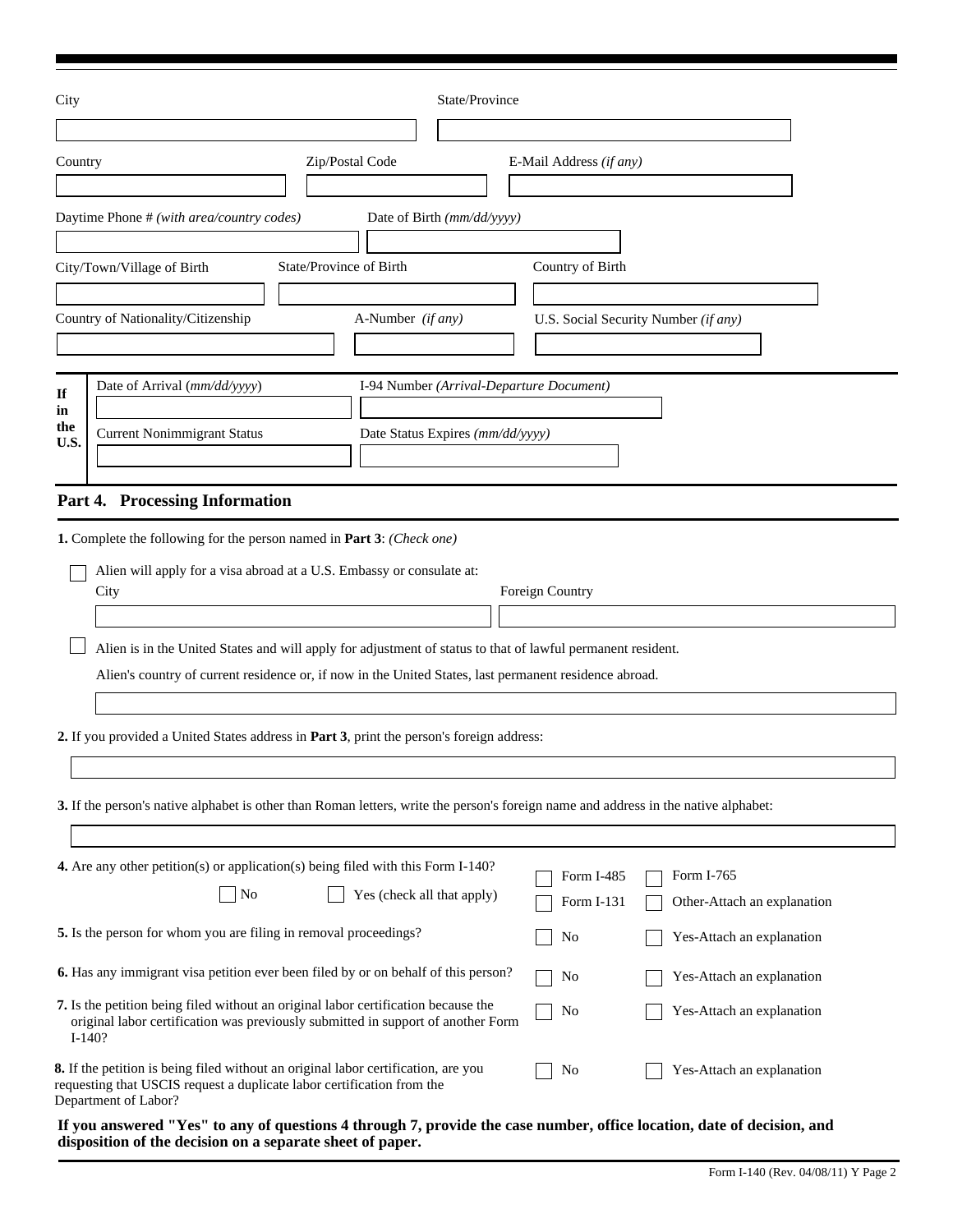| Part 5. Additional Information About the Petitioner                                                               |                                                                                         |                                                                                                           |
|-------------------------------------------------------------------------------------------------------------------|-----------------------------------------------------------------------------------------|-----------------------------------------------------------------------------------------------------------|
| 1. Type of petitioner (Check one)<br>Employer<br>Self                                                             |                                                                                         | Other (Explain, e.g., Permanent Resident, U.S. citizen or any other person filing on behalf of the alien) |
| 2. If a company, give the following:<br>Type of Business<br><b>Gross Annual Income</b>                            | Date Established (mm/dd/yyyy)<br>Net Annual Income                                      | Current Number of U.S. Employees<br><b>NAICS Code</b>                                                     |
| Labor Certification DOL/ETA Case Number<br>Labor Certification Expiration Date (mm/dd/yyyy)                       |                                                                                         | Labor Certification DOL/ETA Filing Date<br>(mm/dd/yyyy)                                                   |
| 3. If an individual, give the following:<br>Occupation<br>Part 6. Basic Information About the Proposed Employment |                                                                                         | Annual Income                                                                                             |
| 1. Job Title<br>3. Nontechnical Description of Job                                                                |                                                                                         | 2. SOC Code                                                                                               |
| 4. Address where the person will work if different from address in Part 1.                                        |                                                                                         |                                                                                                           |
| <b>Street Number and Name</b><br>5. Is this a full-time position?<br>No<br>Yes                                    | City<br>6. If the answer to Number 5 is "No," how many hours per week for the position? | Zip Code<br><b>State</b>                                                                                  |
| 7. Is this a permanent position?<br>Yes<br>No<br>Yes                                                              | 8. Is this a new position?<br>9. Wages: \$<br>No                                        | per<br>(specify hour, week,<br>month, or year)                                                            |

## **Part 7. Information on Spouse and All Children of the Person for Whom You Are Filing**

**List husband/wife and all children related to the individual for whom the petition is being filed.** Also, note if the individual will be applying for a visa abroad or for adjustment of status as the dependent of the individual for whom the petition is filed. Provide an attachment of additional family members, if needed.

| Name $(Last)$                 | Name $(First)$   | Name (Middle)                                                | Relationship                                           |
|-------------------------------|------------------|--------------------------------------------------------------|--------------------------------------------------------|
| Date of Birth<br>(mm/dd/yyyy) | Country of Birth | Applying for<br>Adjustment of Status $\Box$ Yes $\Box$<br>No | Applying for a<br>Visa Abroad<br>Yes<br>N <sub>o</sub> |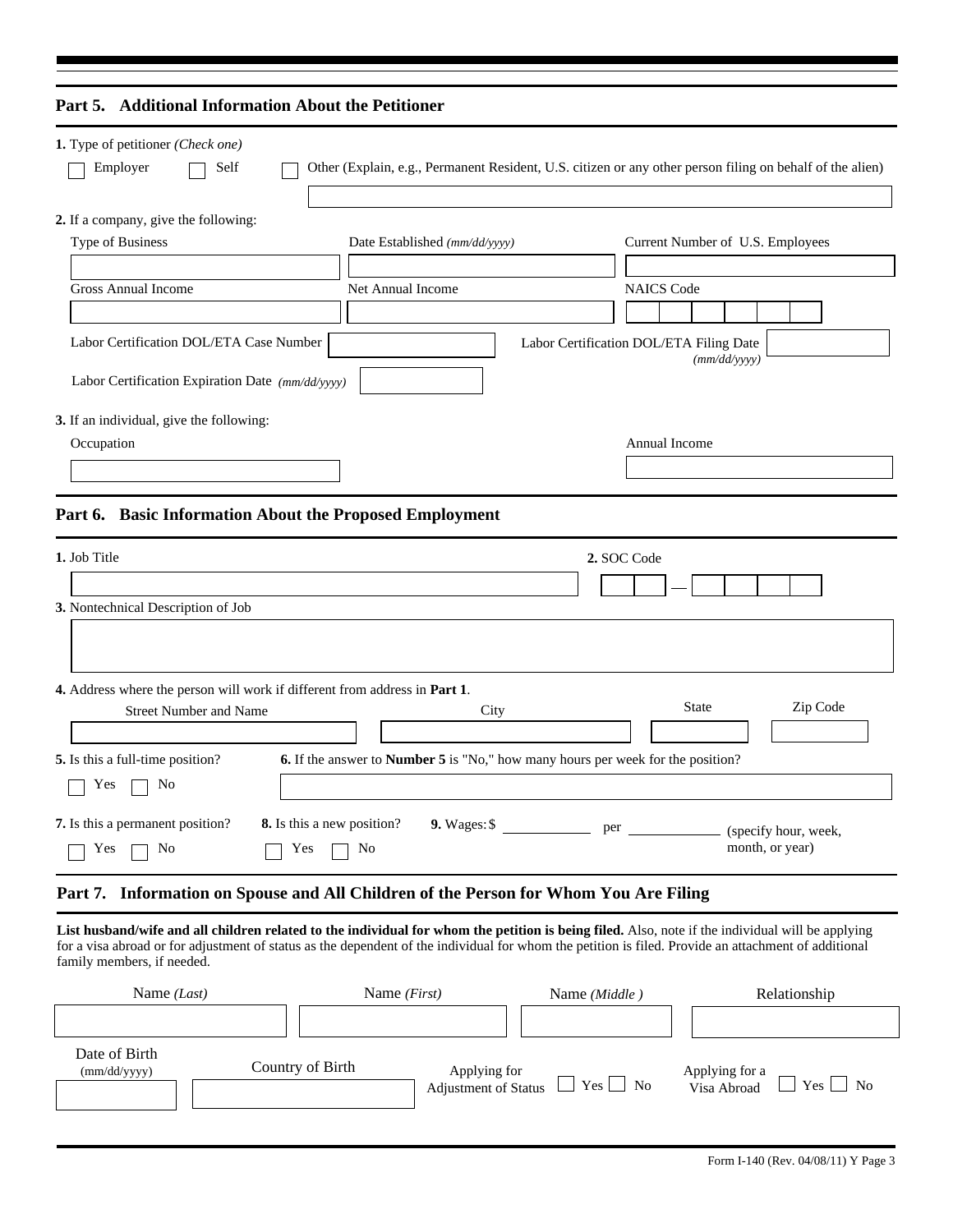|  |  | Part 7. Information on Spouse and All Children of the Person for Whom You Are Filing (Cont'd) |  |
|--|--|-----------------------------------------------------------------------------------------------|--|
|  |  |                                                                                               |  |

| Name (Last)                   |                  | Name (First)                                | Name (Middle)                                  | Relationship                                             |
|-------------------------------|------------------|---------------------------------------------|------------------------------------------------|----------------------------------------------------------|
| Date of Birth<br>(mm/dd/yyyy) | Country of Birth | Applying for<br><b>Adjustment of Status</b> | $Yes \bigsqcup No$                             | Applying for a<br>$Yes \bigsqcup No$<br>Visa Abroad      |
| Name (Last)                   |                  | Name (First)                                | Name (Middle)                                  | Relationship                                             |
| Date of Birth<br>(mm/dd/yyyy) | Country of Birth | Applying for<br>Adjustment of Status        | $Yes \mid \neg No$<br>$\overline{\phantom{0}}$ | Applying for a<br>$Yes \mid \neg No$<br>Visa Abroad      |
| Name (Last)                   |                  | Name (First)                                | Name (Middle)                                  | Relationship                                             |
| Date of Birth<br>(mm/dd/yyyy) | Country of Birth | Applying for<br>Adjustment of Status        | $Yes \Box No$                                  | Applying for a<br>$\overline{N}$<br>Yes  <br>Visa Abroad |
| Name (Last)                   |                  | Name (First)                                | Name (Middle)                                  | Relationship                                             |
| Date of Birth<br>(mm/dd/yyyy) | Country of Birth | Applying for<br>Adjustment of Status        | $Yes \tN$<br>$\blacksquare$                    | Applying for a<br>$Yes \quad No$<br>Visa Abroad          |
| Name (Last)                   |                  | Name $(First)$                              | Name (Middle)                                  | Relationship                                             |
| Date of Birth<br>(mm/dd/yyyy) | Country of Birth | Applying for<br>Adjustment of Status        | Yes  <br>No                                    | Applying for a<br>Yes  <br>N <sub>0</sub><br>Visa Abroad |